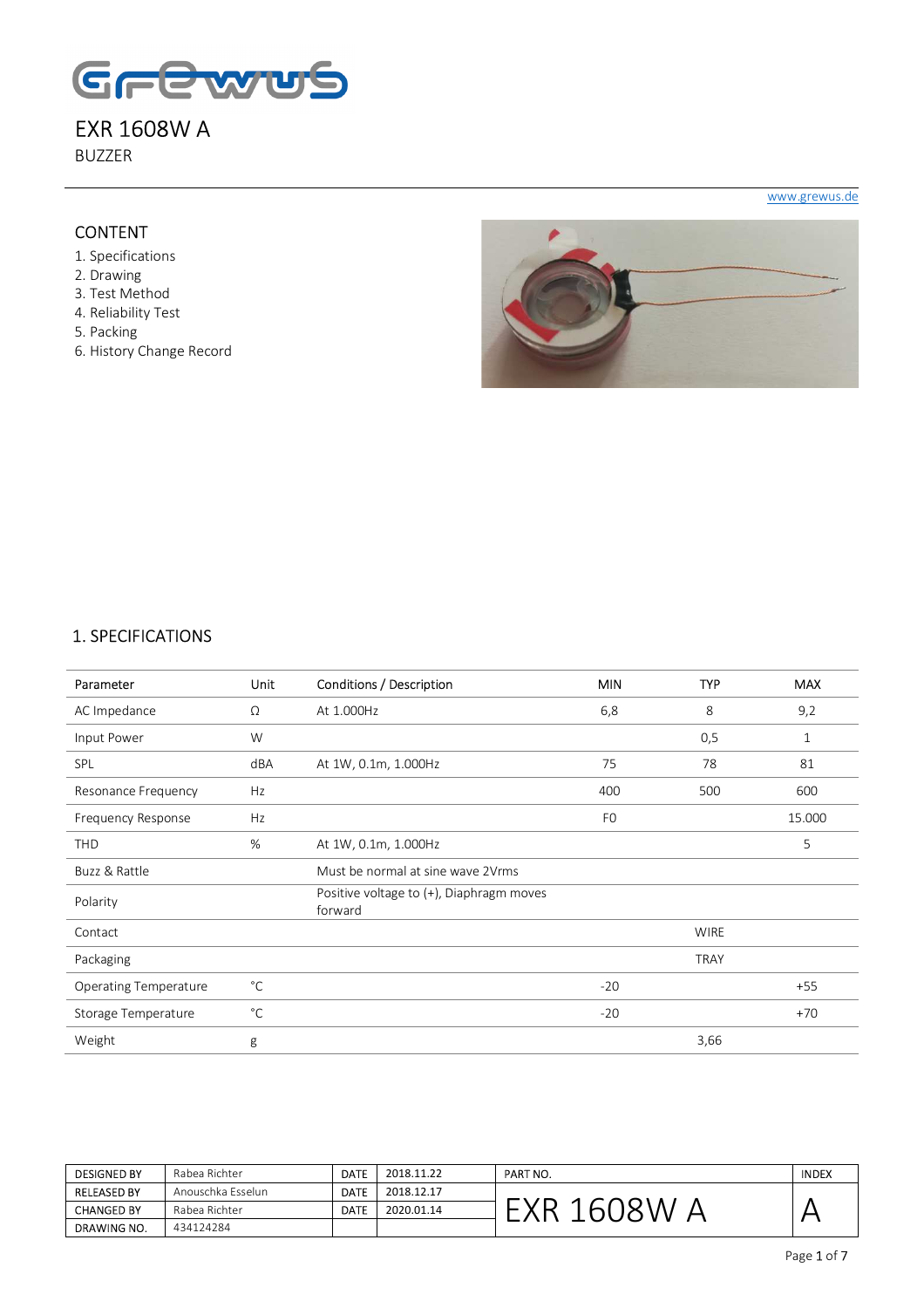

BUZZER



| <b>DESIGNED BY</b> | Rabea Richter     | <b>DATE</b> | 2018.11.22 | PART NO. | <b>INDEX</b> |
|--------------------|-------------------|-------------|------------|----------|--------------|
| <b>RELEASED BY</b> | Anouschka Esselun | <b>DATE</b> | 2018.12.17 |          |              |
| <b>CHANGED BY</b>  | Rabea Richter     | <b>DATE</b> | 2020.01.14 | n        |              |
| DRAWING NO.        | 434124284         |             |            |          |              |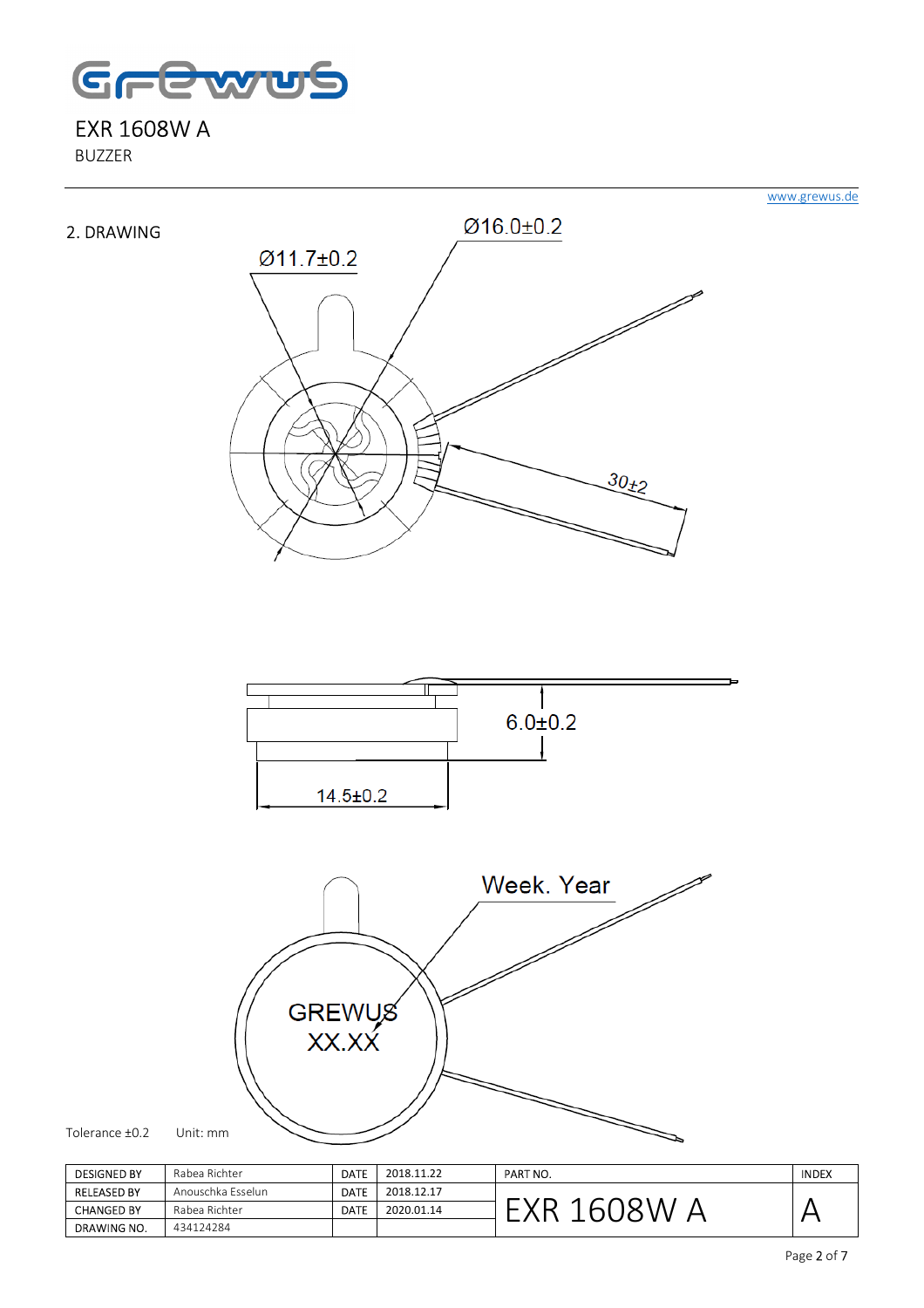

BUZZER

#### 3. TEST METHOD 3.1 TEST SETUP



## 3.2 FREQUENCY RESPONSE CURVE (only for reference)



| <b>DESIGNED BY</b> | Rabea Richter     | <b>DATE</b> | 2018.11.22 | PART NO. | <b>INDEX</b> |
|--------------------|-------------------|-------------|------------|----------|--------------|
| <b>RELEASED BY</b> | Anouschka Esselun | <b>DATE</b> | 2018.12.17 |          |              |
| <b>CHANGED BY</b>  | Rabea Richter     | DATE        | 2020.01.14 | h.       |              |
| DRAWING NO.        | 434124284         |             |            |          |              |

www.grewus.de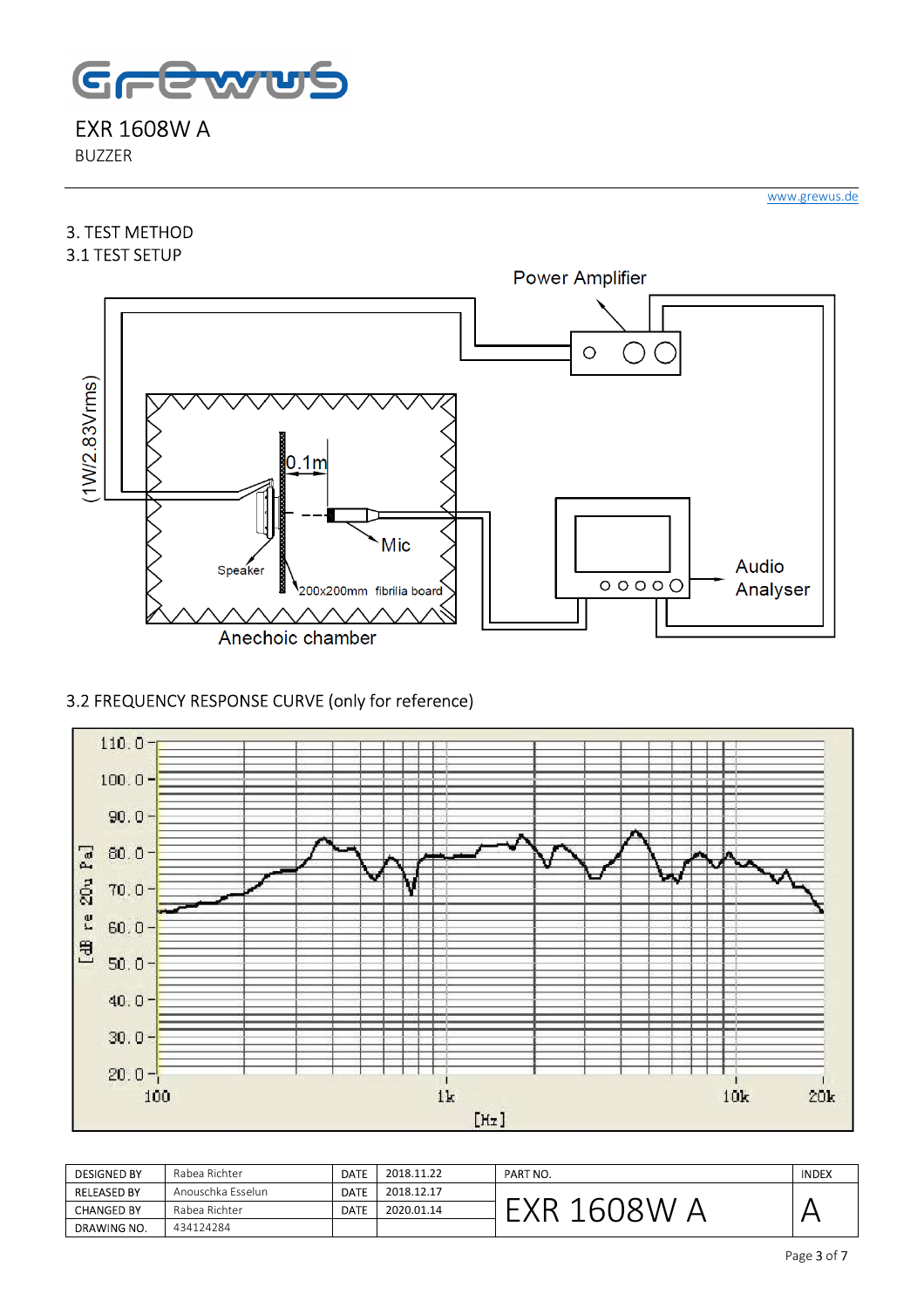

BUZZER

www.grewus.de

## 3.3 TOTAL HARMONIC DISTORTION CURVE (only for reference)



3.4 IMPEDANCE CURVE (only for reference)



| <b>DESIGNED BY</b> | Rabea Richter     | <b>DATE</b> | 2018.11.22 | PART NO. | <b>INDEX</b> |
|--------------------|-------------------|-------------|------------|----------|--------------|
| <b>RELEASED BY</b> | Anouschka Esselun | <b>DATE</b> | 2018.12.17 |          |              |
| <b>CHANGED BY</b>  | Rabea Richter     | <b>DATE</b> | 2020.01.14 | $\sim$   |              |
| <b>DRAWING NO.</b> | 434124284         |             |            |          |              |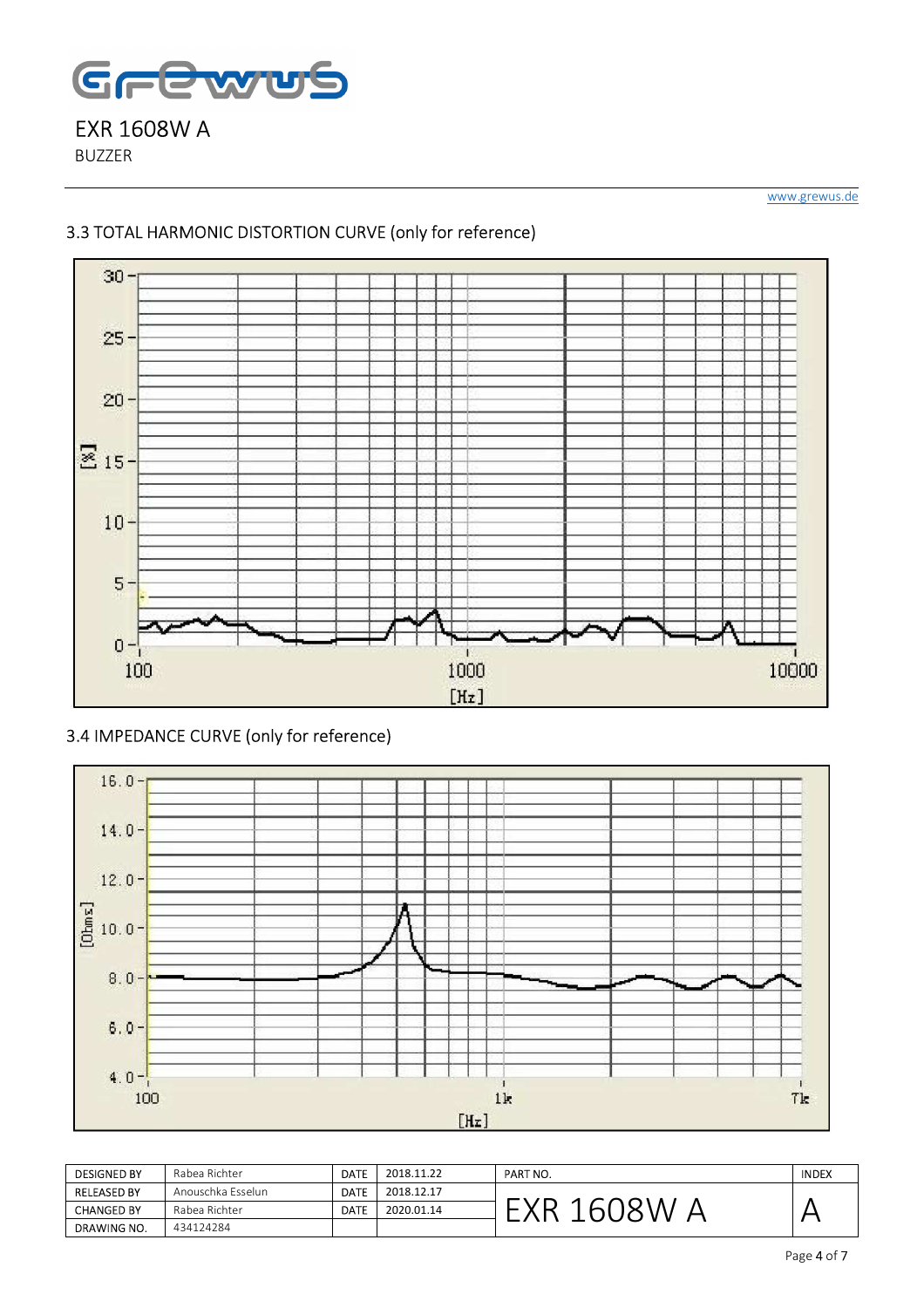

BUZZER

www.grewus.de

#### 3.5 RUB & BUZZ ACTIVE CURVE (only for reference)



#### 4. RELIABILITY TEST

#### 4.1 Load Test

Power (Nom) 0.5W (white noise) Duration 96 hours

#### 4.2 High Temperature Test

Temperature +55 ±2°C Duration 96 hours

#### 4.3 Low Temperature Test Temperature -20 ±2°C Duration 96 hours 4.4 Damp Heat Temperature +40 ±2°C Relative Humidity 90~95% RH Duration 96 hours

Notice: After the test leave the part at room temperature for 1 hour, SPL shall not deviate by ±3dB from pre-test measurement and meet above spec. item 7, 8, 9

| <b>DESIGNED BY</b> | Rabea Richter     | <b>DATE</b> | 2018.11.22 | PART NO. | <b>INDEX</b> |
|--------------------|-------------------|-------------|------------|----------|--------------|
| <b>RELEASED BY</b> | Anouschka Esselun | <b>DATE</b> | 2018.12.17 |          |              |
| <b>CHANGED BY</b>  | Rabea Richter     | DATE        | 2020.01.14 |          |              |
| DRAWING NO.        | 434124284         |             |            |          |              |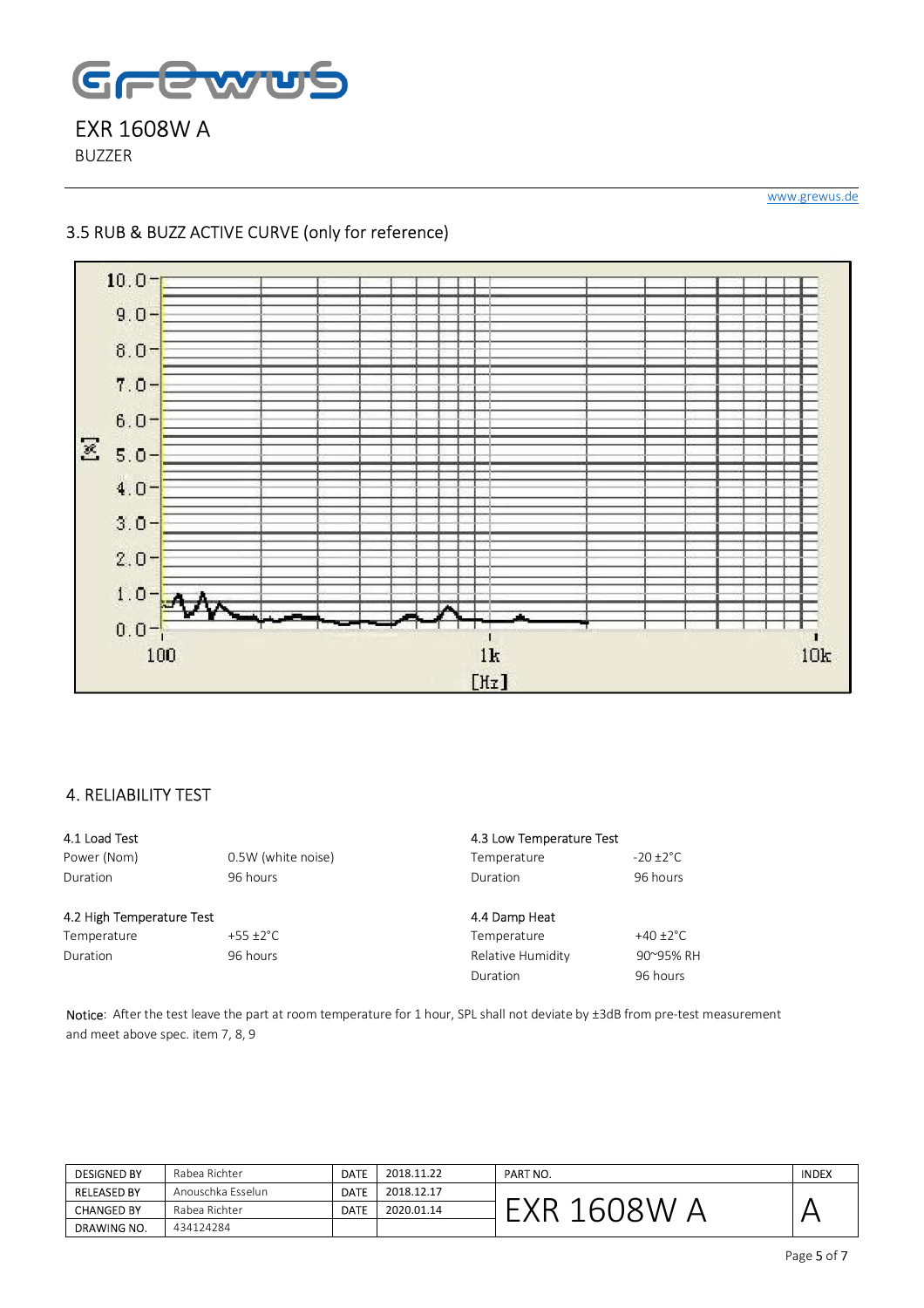

BUZZER

#### 5. PACKING

www.grewus.de



#### 5.1 PACKING QUANTITY

50 pcs per tray 10 trays per unit 500 pcs per carton in total 4 cartons per box 2000 pcs per box in total Box size 46x28x28x

| <b>DESIGNED BY</b> | Rabea Richter     | <b>DATE</b> | 2018.11.22 | PART NO. | <b>INDEX</b> |
|--------------------|-------------------|-------------|------------|----------|--------------|
| <b>RELEASED BY</b> | Anouschka Esselun | <b>DATE</b> | 2018.12.17 |          |              |
| <b>CHANGED BY</b>  | Rabea Richter     | DATE        | 2020.01.14 |          |              |
| DRAWING NO.        | 434124284         |             |            |          |              |